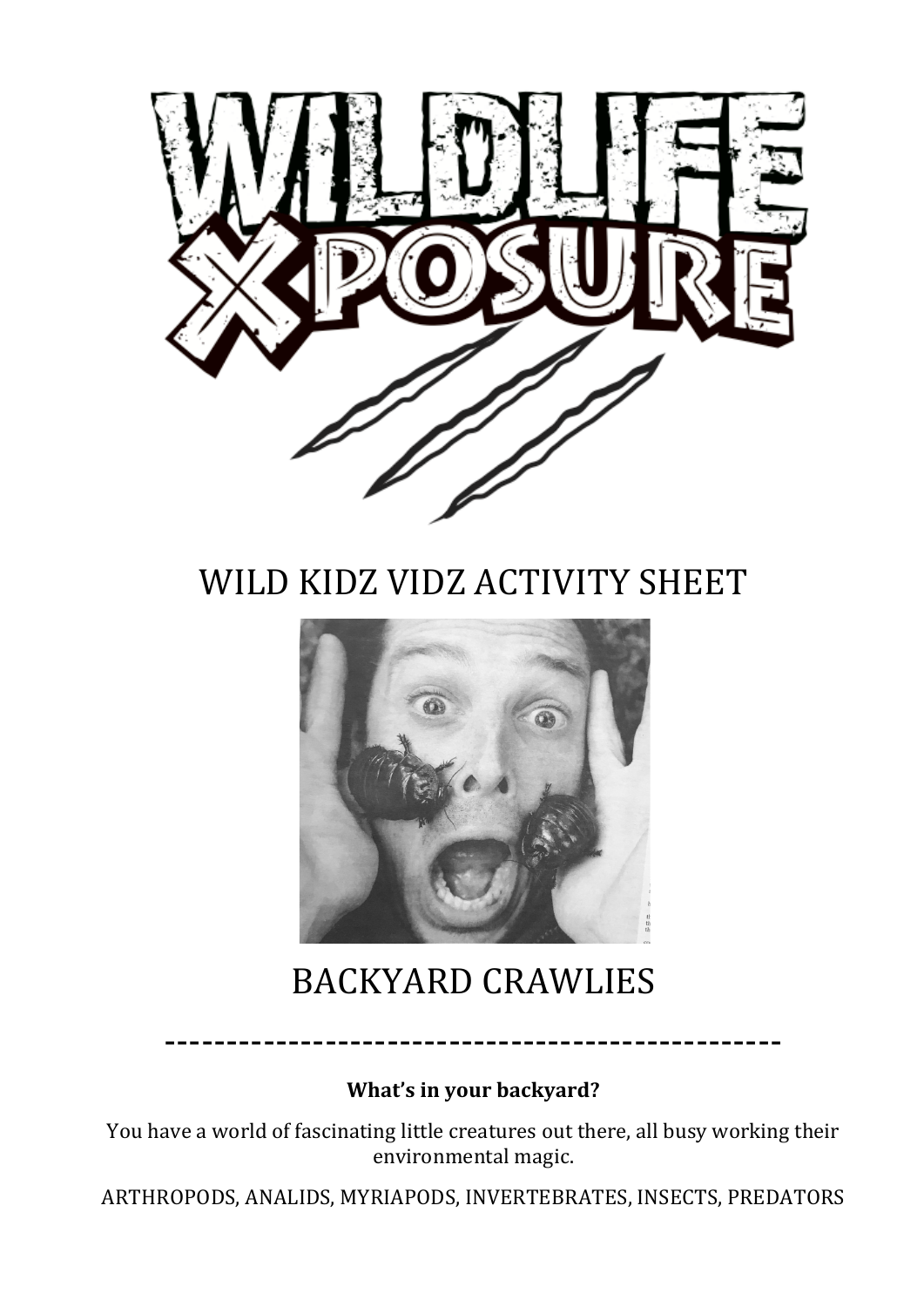## \* What did Xavier and the boys find in their backyard? Can you name and draw one from each of those classifications listed above?



There's so much going on in your backyard..... IT'S A TERRESTRIAL ECOSYSTEM.

We call living things in an ecosystem BIOTIC FACTORS. For example...

\_\_\_\_\_\_\_\_\_\_\_\_\_\_\_\_\_\_\_\_\_\_\_\_\_\_\_\_\_\_\_\_\_\_\_\_\_\_\_\_\_\_\_\_\_\_\_\_\_\_\_\_\_\_\_\_\_\_\_\_\_\_\_\_\_\_\_\_\_\_

\_\_\_\_\_\_\_\_\_\_\_\_\_\_\_\_\_\_\_\_\_\_\_\_\_\_\_\_\_\_\_\_\_\_\_\_\_\_\_\_\_\_\_\_\_\_\_\_\_\_\_\_\_\_\_\_\_\_\_\_\_\_\_\_\_\_\_\_\_\_\_ \_\_\_\_\_\_\_\_\_\_\_\_\_\_\_\_\_\_\_\_\_\_\_\_\_\_\_\_\_\_\_\_\_\_\_\_\_\_\_\_\_\_\_\_\_\_\_\_\_\_\_\_\_\_\_\_\_\_\_\_\_\_\_\_\_\_\_\_\_\_\_

\_\_\_\_\_\_\_\_\_\_\_\_\_\_\_\_\_\_\_\_\_\_\_\_\_\_\_\_\_\_\_\_\_\_\_\_\_\_\_\_\_\_\_\_\_\_\_\_\_\_\_\_\_\_\_\_\_\_\_\_\_\_\_\_\_\_\_\_\_\_\_

\_\_\_\_\_\_\_\_\_\_\_\_\_\_\_\_\_\_\_\_\_\_\_\_\_\_\_\_\_\_\_\_\_\_\_\_\_\_\_\_\_\_\_\_\_\_\_\_\_\_\_\_\_\_\_\_\_\_\_\_\_\_\_\_\_\_\_\_\_\_\_

WORMS: What do they do out there that's good for the environment?

MILLIPEDES, SLATERS, SLUGS, BEETLES ARE ALL DECOMPOSERS: What does that mean? What's their role in the TERRESTRIAL ECOSYSTEM?

\* They might be little, but they bite! Which backyard crawlies should you avoid?

\* What can you do if you get bitten by one of these "mini beasts"?